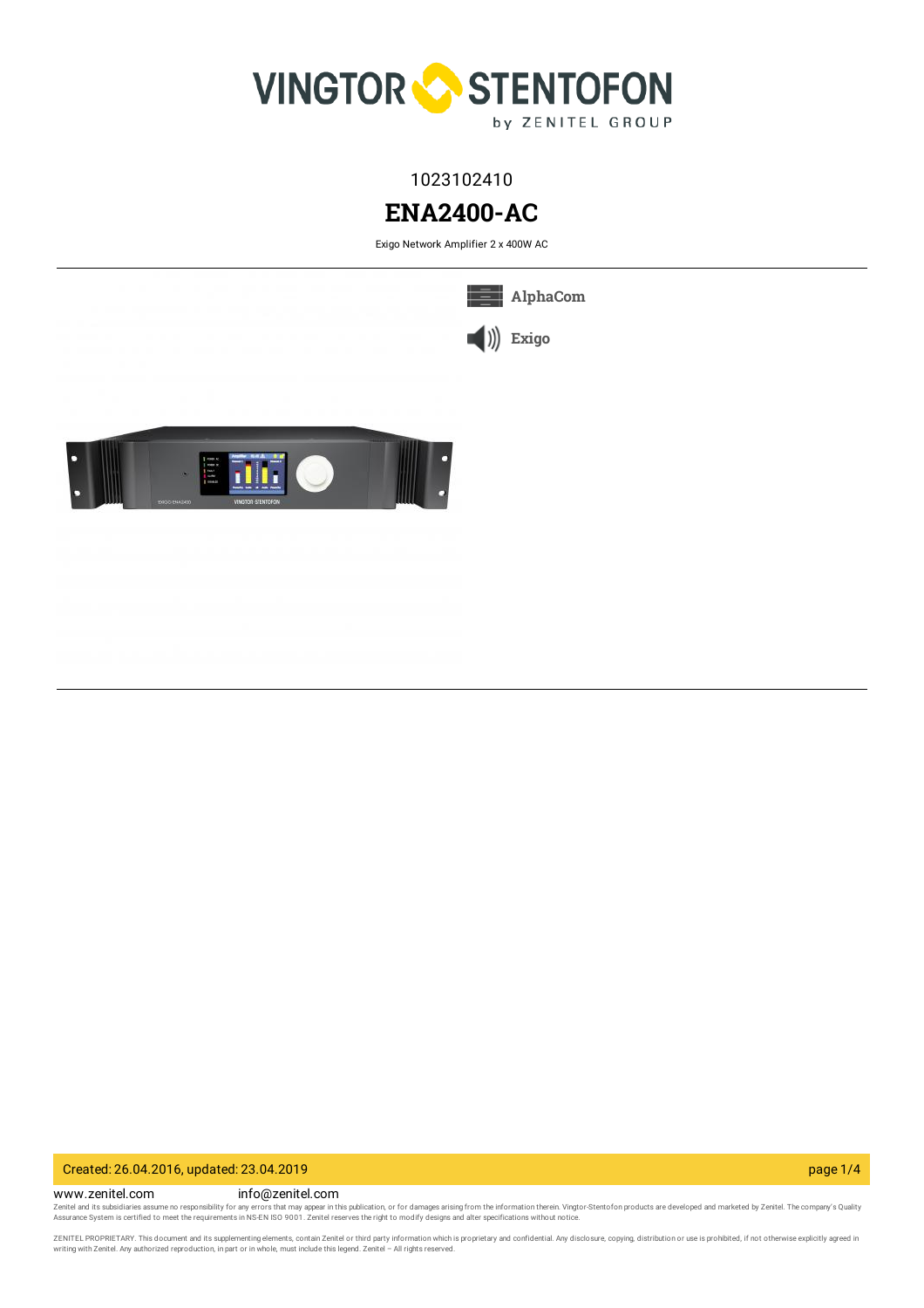#### **DESCRIPTION**

- 2x 400 watt continuous GA effect
- 2x 400 watt PA effect
- Power efficient class D technology
- Powered by 110 230 VAC
- Redundant Ethernet connections
- Digital audio processing, equalizer and audio delay
- Loudspeaker line monitoring
- Input for backup amplifier
- Tick tone generator
- 6 configurable control outputs
- 6 configurable control inputs

The Exigo Network Amplifier is designed for use in marine, offshore and other demanding environments. The amplifier utilizes state-of-the-art class D amplifier technology to ensure high power efficiency and superb audio quality.

The Exigo Network Amplifier is part of the Exigo PA/GA system, which is based on standard Ethernet network and digital processing. Each amplifier has two network connections, allowing for redundant cabling between the amplifier and the network. Using standard network equipment also allows for a much wider selection of standard network equipment.

The digital audio processing and maintenance of the amplifier is done with the embedded CPU and DSP. These components allow the amplifier to do advanced audio processing such as automatic gain control and equalizing while also maintaining a robust connection to the system controllers.

The complete amplifier is self-monitoring and this includes advanced monitoring of the speaker lines and internal system. The audio output channels can be monitored for line faults such as shorts, ground faults and large load changes. In addition, up to 10 intelligent Line End Transponders (ELTSI) can be placed on the speaker lines for additional accuracy in the line monitoring. The amplifier also monitors control inputs, power supplies, temperature, network connections and every other components required for operation of essential services. Faults will be reported to the system controller, but will also be indicated locally on the amplifier.

The amplifier operates from a 115/230 VAC supply and is designed to survive minor interruptions to the power supply.

The amplifier's configurable control inputs/outputs and audio inputs can be used locally by the amplifier (e.g. for PTT and audio from a handheld microphone) or can be controlled by the system (e.g. audio input for background music).

### **SPECIFICATIONS**

#### **MECHANICAL**

| Dimensions (HxWxD)    | 87 x 482 x 390 mm                           |
|-----------------------|---------------------------------------------|
| Weight                | 13.5 kg                                     |
| Shipping Weight       | $15$ kg                                     |
| Mounting              | 19" Rack, 2HU                               |
| Color                 | Black                                       |
| <b>USER INTERFACE</b> |                                             |
| Display               | 3.5" QVGA Color TFT LCD                     |
| <b>Button</b>         | Rotary selector button with push-to-select  |
| Indicators            | Power, Fault, Disabled                      |
| <b>ENVIRONMENTAL</b>  |                                             |
| Operating temperature | -15 °C to +55 °C                            |
| Operating humidity    | 15% to 95% (non-condensing)                 |
| Storage temperature   | -40°C to +70°C                              |
| Storage humidity      | 10% to 95% (non-condensing)                 |
| Air pressure          | 700 hPa to 1300 hPa                         |
| IP rating             | IP-32                                       |
| <b>ELECTRICAL</b>     |                                             |
| Connector             | V-lock, IEC 60320-1 C14 compliant           |
| Nominal voltage       | 110 - 230 Vac, 47-63 Hz                     |
| Inrush current        | Max 25A                                     |
| Power consumption     | Idle: $\leq$ 30 W Full power: $\leq$ 1050 W |
|                       |                                             |

| Created: 26.04.2016, updated: 23.04.2019<br>page $2/4$ |  |
|--------------------------------------------------------|--|
|--------------------------------------------------------|--|

www.zenitel.com info@zenitel.com

Zenitel and its subsidiaries assume no responsibility for any errors that may appear in this publication, or for damages arising from the information therein. Vingtor-Stentofon products are developed and marketed by Zenite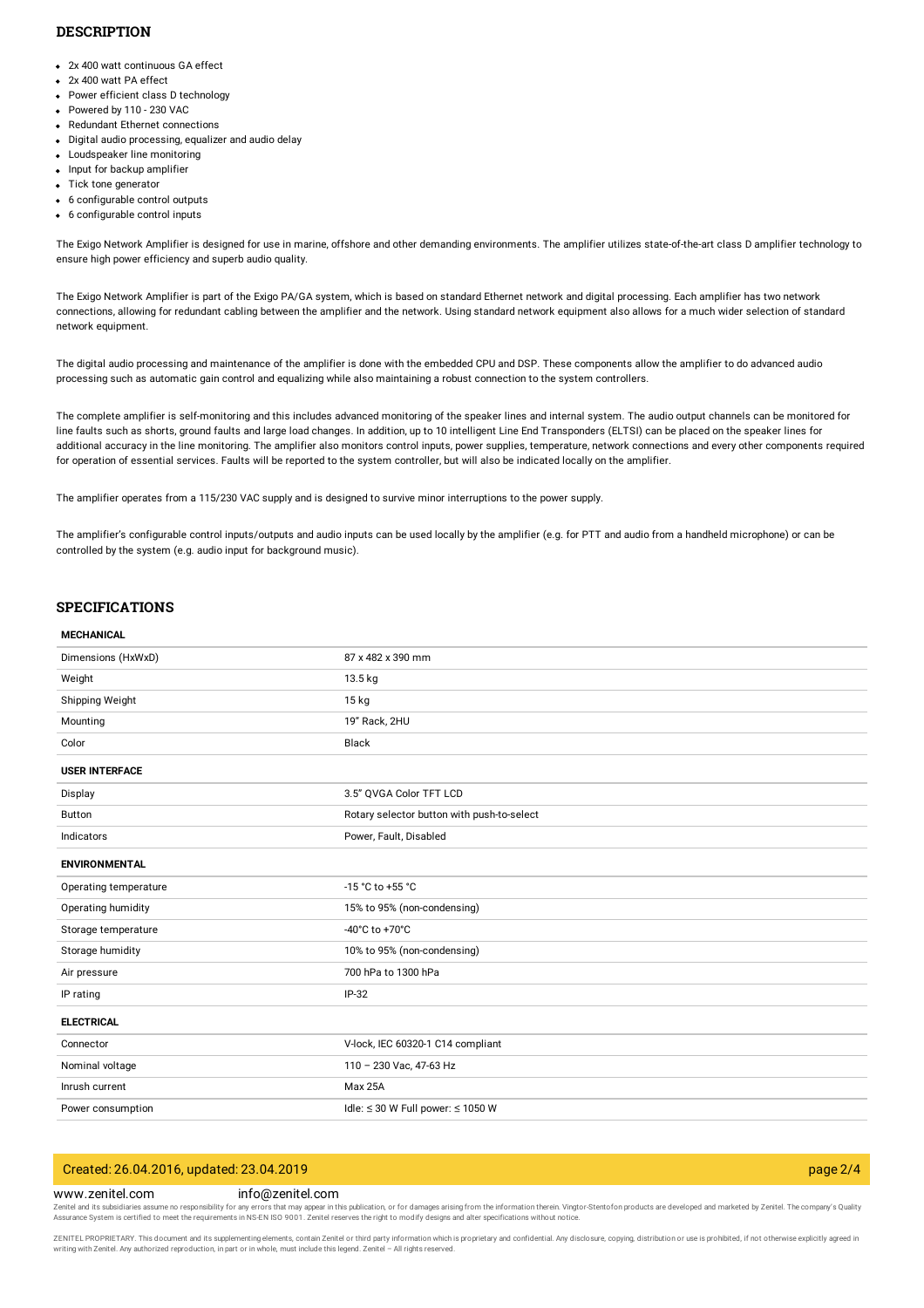**ELECTRICAL**

\* Power consumption calculated with continuous 6A 800 watt load on outputs, 10 LET units, all control I/O activated

| <b>AUDIO OUTPUTS</b>                      |                                                                                                               |
|-------------------------------------------|---------------------------------------------------------------------------------------------------------------|
| Output power (100V/70V)                   | 2 x 400 Watt GA power, continuous @ 55 °C                                                                     |
| 25V (8 ohm) output                        | 2 x 50 watt alarm, continuous @ 50 °C                                                                         |
| Output line                               | 100 volt, 70 volt and 8 Ohm                                                                                   |
| Frequency response                        | 200 Hz to 20 kHz ±3 dB                                                                                        |
| Audio codec                               | G711, G722, PCM L16/48kHz                                                                                     |
| SNR                                       | 86 dB in test-modus, A-weighted noise                                                                         |
| THD                                       | < 0.5% @ 1 kHz                                                                                                |
| Rated load resistance                     | 100V: 25 Ω 70V: 12,5 Ω                                                                                        |
| Rated load capacitance                    | 470 nF                                                                                                        |
| <b>NETWORK</b>                            |                                                                                                               |
| Ethernet                                  | 2 x 10BASE-T, 100BASE-TX, Auto negotiation, Auto MDIX                                                         |
| Protocols                                 | Protocols IPv4 (with DiffServ), TCP, UDP, HTTPS, TFTP, RTP, DHCP, SNMP, STENTOFON CCoIP®, NTP                 |
| <b>LAN Protocols</b>                      | VLAN(IEEE 802.1pq), Network Access Control (IEEE 802.1x), STP (IEEE 802.1d)                                   |
| Management and operation                  | HTTP/HTTPS (Web configuration) DHCP and static IP Remote automatic software upgrade Centralized<br>monitoring |
| <b>LINE INPUT</b>                         |                                                                                                               |
| Frequency response                        | 80 Hz - 20 kHz                                                                                                |
| Audio codec                               | G711, G722, PCM L16/48kHz                                                                                     |
| Nominal input level                       | 100 mVRMS - 1 VRMS                                                                                            |
| <b>SNR</b>                                | 80 dB                                                                                                         |
| <b>CMRR</b>                               | 45 dB                                                                                                         |
| Input impedance                           | 600 $\Omega$ / 10 k $\Omega$ (selectable)                                                                     |
| <b>MICROPHONE INPUT</b>                   |                                                                                                               |
| Frequency response                        | 80 Hz - 20 kHz                                                                                                |
| Audio codec                               | G711, G722, PCM L16/48kHz                                                                                     |
| Nominal input level                       | $1$ mVRMS $-100$ mVRMS                                                                                        |
| <b>SNR</b>                                | 80 dB                                                                                                         |
| <b>CMRR</b>                               | 45 dB                                                                                                         |
| Input impedance                           | 600 $\Omega$ / 10 k $\Omega$ (selectable)                                                                     |
| Phantom supply (optional)                 | 12 VDC ±10% @ 15 mA (IEC 61938, P12)                                                                          |
| <b>CONTROL INPUTS AND CONTROL OUTPUTS</b> |                                                                                                               |
| Control Inputs                            | 6                                                                                                             |
| Type                                      | Closing contact, monitored                                                                                    |
| Control Outputs                           | 6                                                                                                             |
| Relay outputs: (COM, NO,NC)               | Max recommended levels: 3A, 100Vdc, 125Vac, switching 60W/125VA                                               |
| 24 V outputs                              | 24 VDC ±10%, 200 mA, monitored                                                                                |
| Fault relay                               | $\mathbf{1}$                                                                                                  |
| Relay outputs: (COM, NO,NC)               | Max recommended levels: 3A, 100Vdc, 125Vac, switching 60W/125VA                                               |
| <b>CERTIFICATIONS</b>                     |                                                                                                               |
| Immunity                                  | EN 60945, EN 61000-6-1                                                                                        |
| Emissions                                 | EN 60945, EN 61000-6-3, EN 61000-6-4                                                                          |
| Safety                                    | EN 60065, EN 62368-1, IEC 60529                                                                               |

### Created: 26.04.2016, updated: 23.04.2019 page 3/4

www.zenitel.com info@zenitel.com

Zenitel and its subsidiaries assume no responsibility for any errors that may appear in this publication, or for damages arising from the information therein. Vingtor-Stentofon products are developed and marketed by Zenite